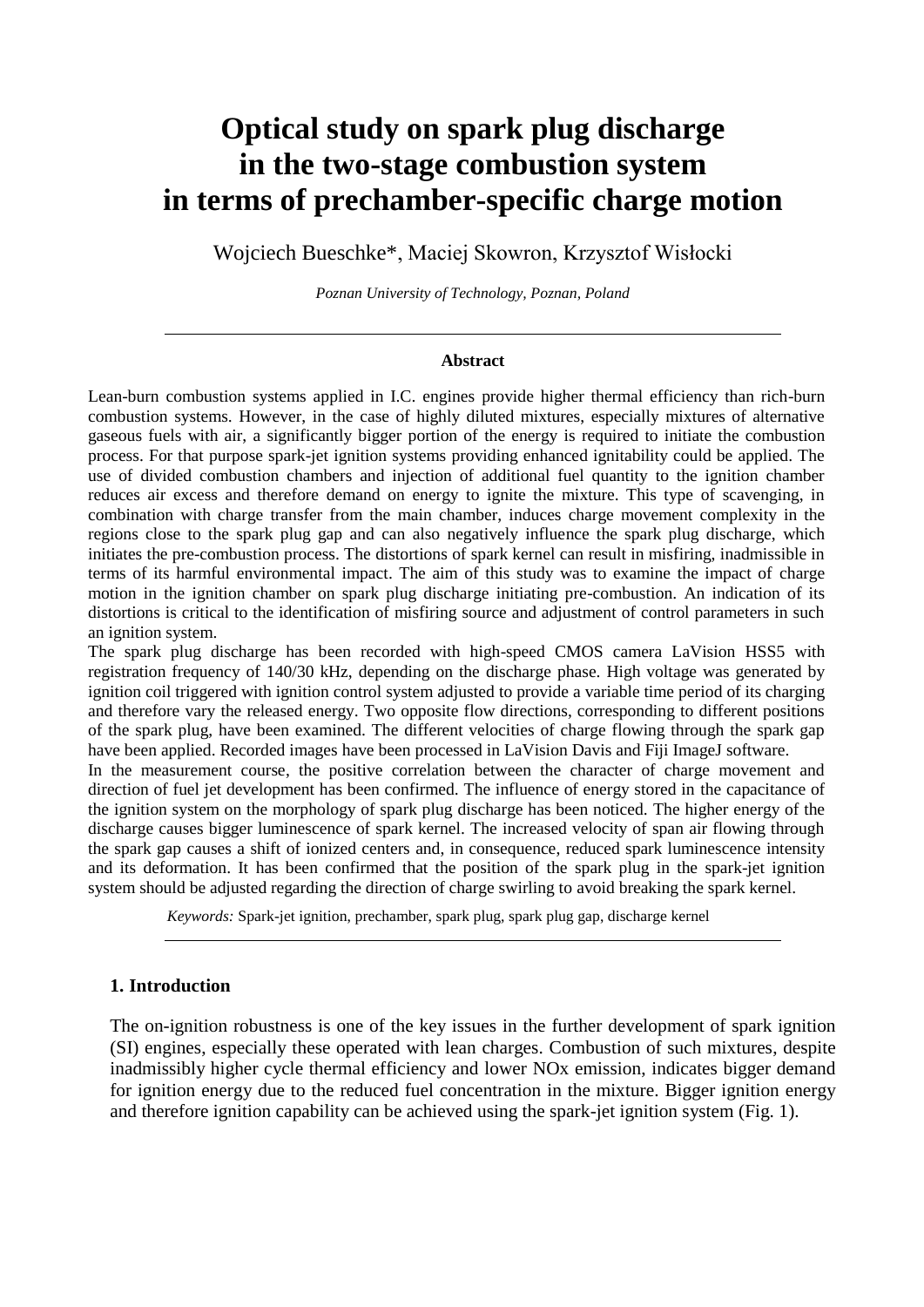

**Fig. 1.** Spark-jet ignition

Spark-jet ignition (named also turbulent jet ignition, TJI) consists additional ignition chamber (prechamber), possibly with fuel supply (scavenged variant) and the spark plug mounted on the prechambers top. The operation of TJI starts with pre-combustion initiated with conventional spark ignition. In the result of pre-combustion event, igniting jets transfer into the main combustion chamber providing the start of the main combustion process.

In relation to the primary ignition, the spark energy is typically calculated based on the voltage (U) and current (I) signals:

$$
E = \int_{0}^{t} U(t)I(t)dt
$$

The voltage and current indicate the following courses in connection to the discharge phases (Fig. 2):



The first phase is high voltage pre-discharge indicating initially no current. In this stage medium contained in the spark plug gap is being ionized. As this study continues the authorship investigations on mixture formation in CNG combustion system [2], the ionization issue will be particularly explained– with respect to the fuel type. The ionization degree describes the Eggert-Saha equation:

$$
\frac{n_i^2}{n_a} = \frac{2\sqrt{(2\cdot\pi\cdot m_e \cdot k\cdot T)^3}}{h^3} \exp\left(-\frac{E_i}{k\cdot T}\right)
$$

where:

- $n_{i}$  number of ionized molecules,
- na– total number of moles,
- m<sub>e</sub>— electron mass  $(9.109 \cdot 10^{-31}$  kg),
- k– Boltzmann's constant  $(1.38 \cdot 10^{-23}$  [J/K]),
- T– temperature [K],
- h– Planck's constant (6.6256∙10-34 [J·s]),
- $E_i$  substance's ionization energy  $[eV]$ .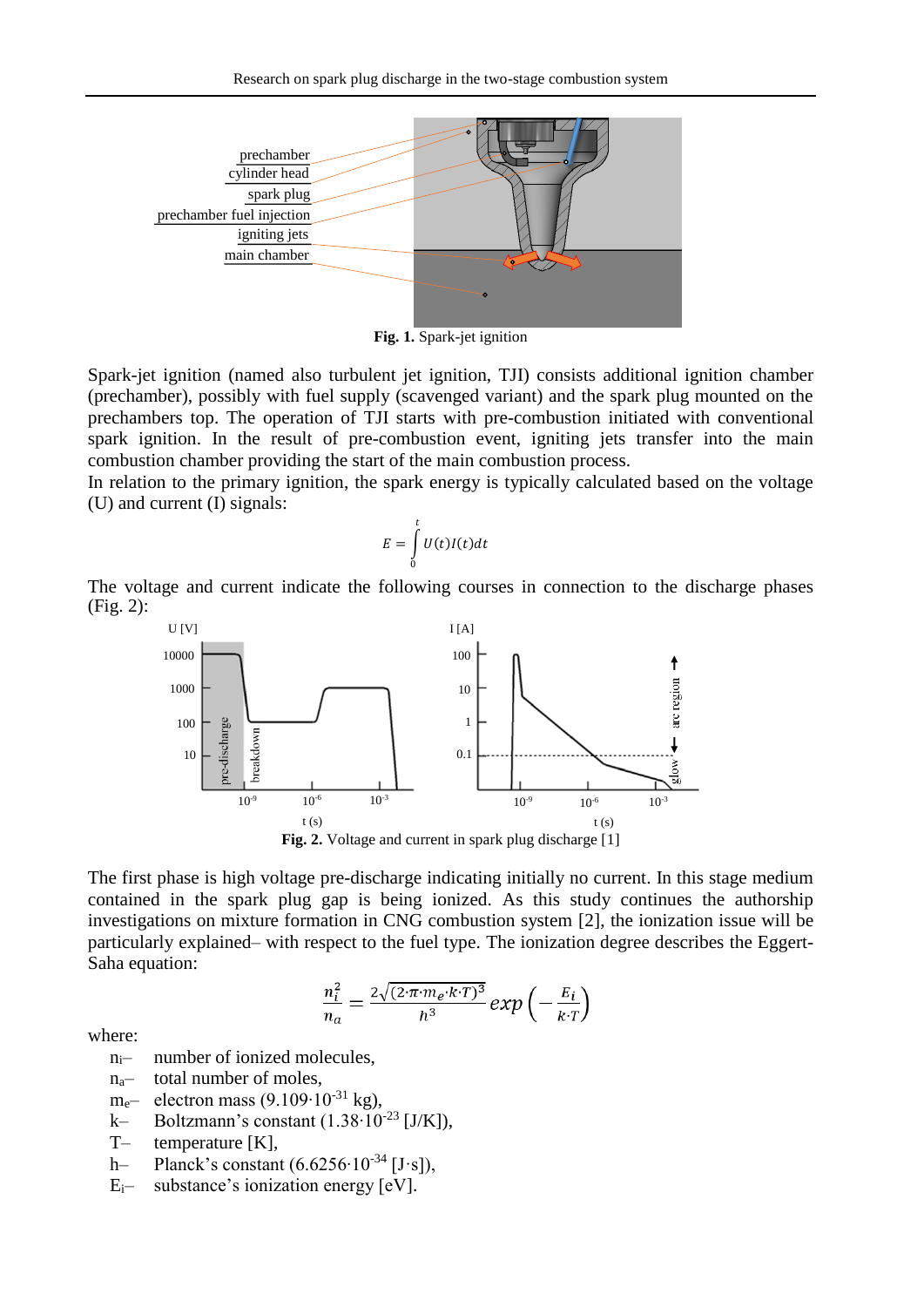The ionization energy is highly dependent on the mediums composition (characterized by Ei). When considering the engine combustion, the energy necessary to ionize the gasoline-air mixture is significantly smaller than the energy needed to the CNG-air mixture ionization [3]. Further, regarding the Eggert-Saha equation, under the assumed conditions, the CNG-air mixtures tend to be worse ionized at the defined time instances, generating additional demand to the ignition system. In the arcing phase, an intensive optical signal is being generated, then the shock wave appears in the electrode gap volume and the spark kernel grows. In the early stage of spark kernel growth, the shock wave develops correspondingly to the power law [4], induces the flow field following the spark and is transferred out from the high pressure and temperature discharge channel [5]. The heat transfer in this channel and its temperature are influenced by the electrode geometry and effects flame formation. Next stage is the glowing, influenced by conditions in the electrodes gap [6]. In general, spark peak voltage increases near linear with an increase in pressure and temperature reduction. The experiments on implementation of a low-voltage system to ignite the mixtures have been conducted by Uber et al [7] and indicate positive potential in arc generation, which however needs to be analyzed in terms of the inflammation capability.

Also, the flow field impacts kernel evolution [8]. In the investigated flow-channel (stream velocity 33 m/s and 5% turbulence level), the transfer of high-temperature plasma downstream the flow has been noted.

As mentioned, the robust on-ignition event is crucial in the further development of combustion engines. Insufficient energy transferred to the mixture results in misfiring, which is inadmissible due to its consequences as increased exhaust emissions [9]. It is stated, that even 1% of misfires causes significantly increased emission of the unburned hydrocarbons.

The spark ignition is one of the known methods to initiate the combustion process. Nevertheless, among other ignition systems, spark ignition indicates beneficial properties in terms of its efficiency, comparing to the laser-based ignition. The investigations conducted using constant volume chamber deliver, that higher ignition energy is required, when using laser, due to the losses on the quartz glass providing the transfer of ignition energy to the combustion chamber [10].

The minimum ignition energy (MIE) changes with pressure and temperature [6, 11]. The dependency for lean laminar MIE has been described as follows:

$$
MIE_L \sim p^{-0.8}
$$

and positively verified.

The sparking characteristic depends on some ignition parameters (charging time) and electrode gap distance [12]. In the cited study effect of these two parameters on the sparking course and on the inflammation characteristics have been examined in the constant volume vessel (respectively electrically and optically). With an increase in charging time and also with increased electrode gap distance, spark ignition energy is respectively increased. Both features promote discharge kernel development and flame propagation. The significance of electrode gap distance for engine operation has been confirmed [13]. The combustion course in the mentioned study was visualized using the transparent engine, PLIF optical method and indicating research for 3 characteristic fuel-air equivalence ratios- $\varphi$ =0.8...1.2. Increase in the electrodes gap distance from 1.0 mm to 1.4 caused an increase in the ignition energy in real engine conditions, which resulted then in reduction of ignition delay time. Further then, bigger flame speed has been indicated for all investigated  $\varphi$  as well as bigger heat release rate calculated from the dependency based on the pressure traces. Bigger value of the recorded pressure and consequently higher cylinder temperature when gap distance increased are considered as a source of increased NOx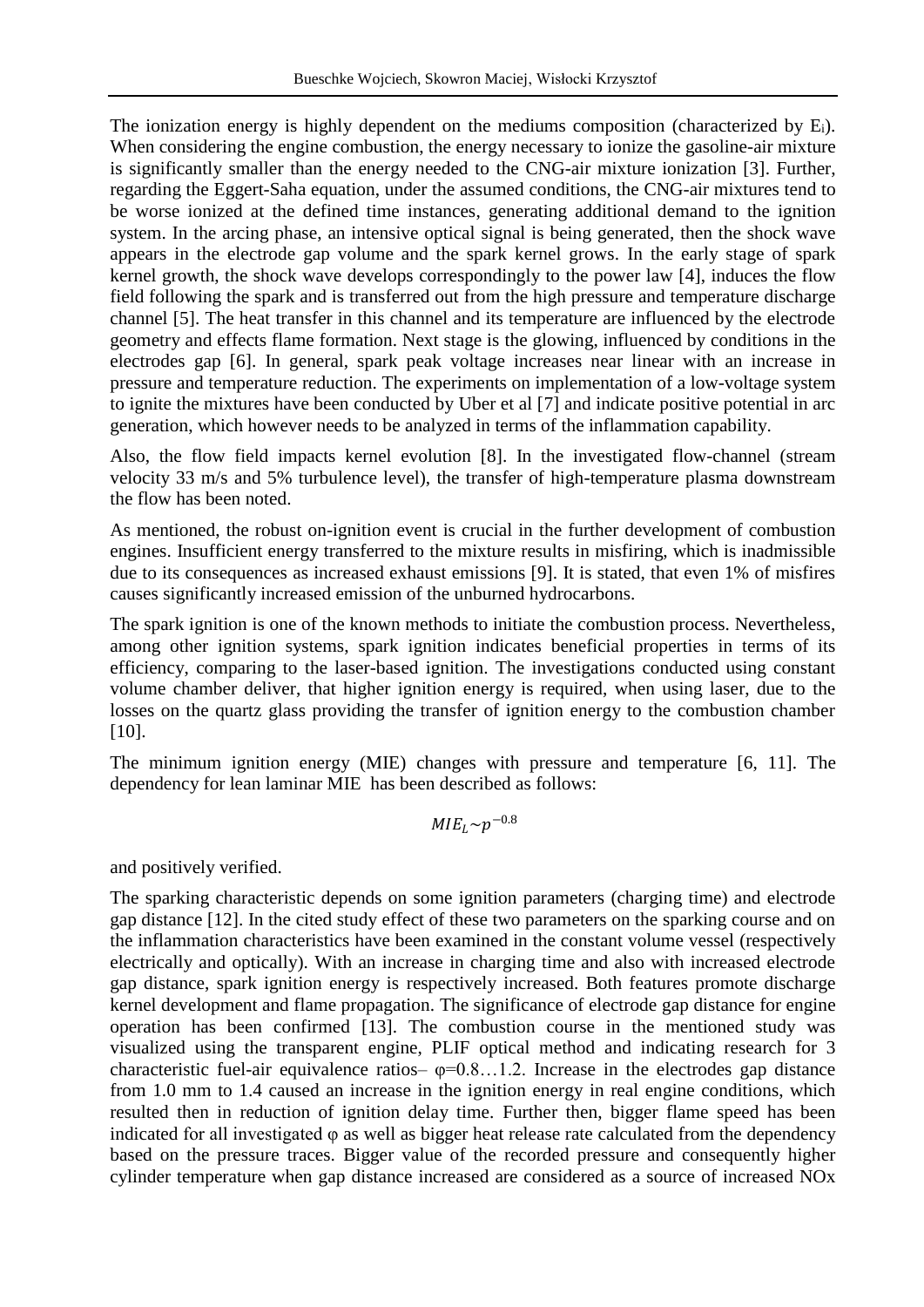emission, but on the other hand, reduced HC emission. A positive correlation between ignitability of lean mixtures and the electrode gap distance has been confirmed– the greater mixtures volume is interacting with spark kernel the better ignition capability indicated.

The analysis of internal pre-chamber conditions has been performed and published in [2]. The conditions in the spark plug gap area are influenced by the jet of gas fuel injected into the top part of the ignition chamber. The injection in the static conditions generates different character of the charge movement in the top part of the ignition chamber. The injection process to the static ambient indicates jet development downstream the flow. However, the ignition chamber is being fed with charge transferred from the main chamber in the compression stroke, when the prechamber injection is being performed. In the investigated dynamic conditions air supplied from the auxiliary causes change in the jets trajectory and its division implied with constructional features of the ignition chamber– into the bottom of the chamber and into the spark gap area, which is important regarding the issues discussed in this study. This part of the gas jet executes the rotational movement in the top part of the ignition chamber and therefore impacts perpendicularly the discharge generated on the spark plug, which is assembled parallel to the pre-chamber vertical axis. Such conditions have been introduced to this research.

The application of bigger ignition energy impacts positively combustion stability and shifts the engine ultra-lean limit [15]. In the mentioned study, the discharge energy has been increased from 50 mJ to 250 mJ. At smaller ignition energy, the combustion stability (assessed using CoV(IMEP)) was deteriorated at  $\lambda$ =1.51. Application of 250 mJ discharge resulted in stable operation up to  $\lambda$ =1.81. It can be stated, that the ignition capability and ignitability of ultra-lean charges can be improved using a multi-discharge system or multi-coil ignition system leading to increased ignition energy [15, 16]. However, the energy released from the spark-jet ignition is significantly greater [17].

Studies discovered the possibility to estimate plasma vibrational temperature discharge using optical signal recorded with a high-speed camera and thus indicate energy transfer to the mixture of air with fuel also in gaseous state of matter [18, 19].

# **2. Methodology**

The main objective of the study was to analyze the impact of charge movement characteristic for the prechambers top part (spark plug location) on the spark plug discharge. The investigated object was a spark plug with a single mass electrode set on the gap of 0.8 mm. Measurements were performed on the optical test stand (Fig. 3). The spark generated between spark plug electrodes was being recorded with high-speed camera LaVision HSS 5. The recording area has been adequately expanded to the camera matrix with a lens system. The investigations have been performed in the ambient pressure and the temperature, however, to simulate the charge motion occurring in the interior of the ignition chamber the compressed air was directed from the air nozzle to the spark gap area. The span charge velocity has been measured using thermoanemometer. The spark plug has been supplied with energy from ignition system from Mechatronika Kedzia, adjustable regarding the loading parameters in the primary circuit of the ignition coil, impacting, therefore, released energy. The discharge energy has been calculated based on the values of voltage (probe HVP40) and current in the secondary coil circuit.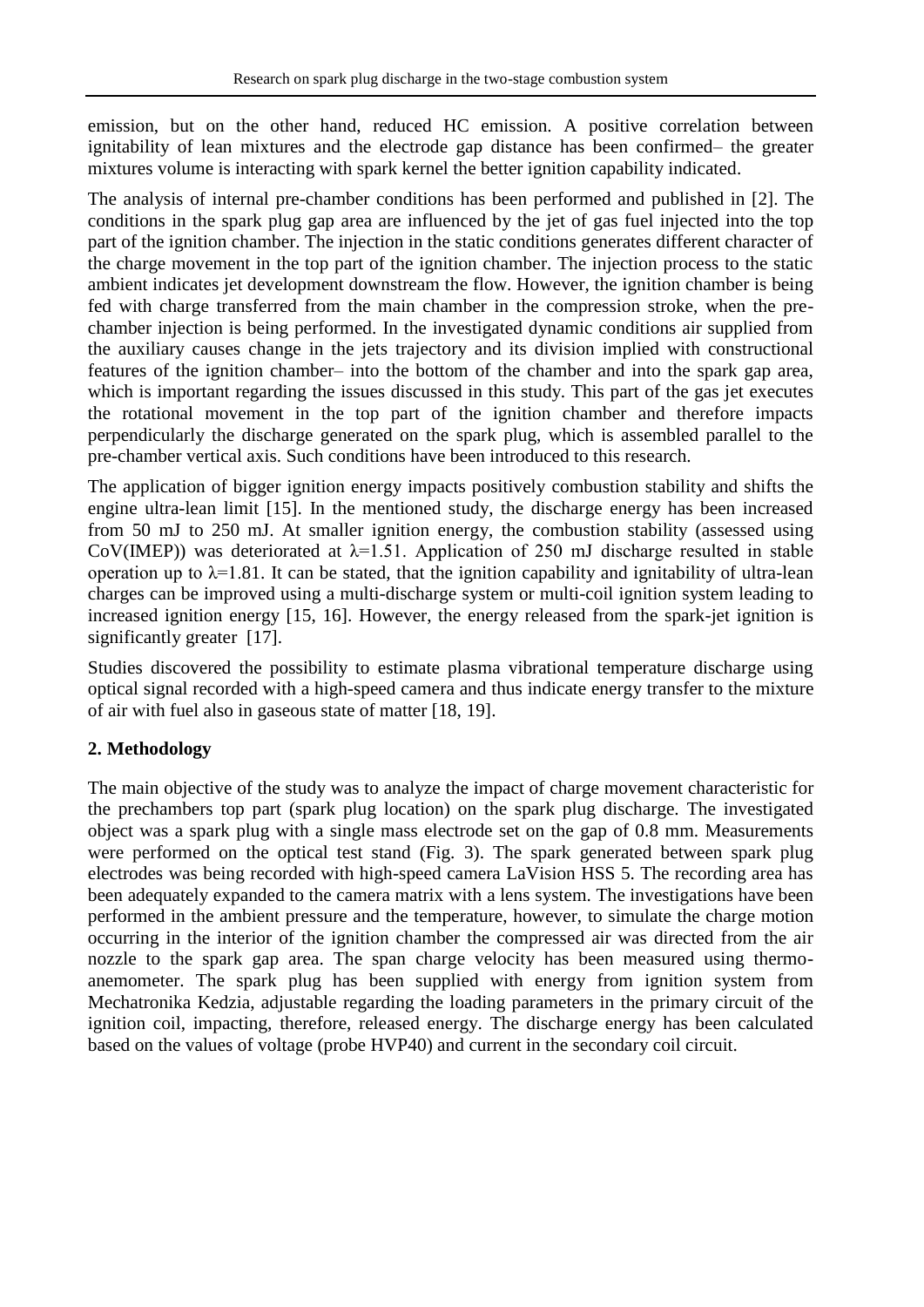

**Fig. 3.** Test setup to the investigations on spark plug discharge

The investigations were divided into two main campaigns with respect to the subsequent discharge phases– arcing and glowing. Both phases generate an optical luminescent signal, which was recorded. Mentioned processes differ in the duration time, so the recording parameters were adequately adjusted:

- Arcing phase: 140 kHz, resolution 127x47 px;
- Glowing phase:  $30 \text{ kHz}$ , resolution  $384 \times 256 \text{ px}$ .

The images have been post-processed using LaVision Davis and FiJi ImageJ software. Recorded images represent two-dimensionally the analyzed phenomena. Pictures captured in the arcing phase are extruded into the third dimension to show clearly the intensity distribution.

## **3. Spark plug discharge intensity**

Spark plug discharge indicates early unluminescent phases and subsequently the phases generating luminescent optical signal [compare with Fig. 2]. The analysis of discharge event in the entire time of its occurrence requires optical studies complemented with detailed investigations on the electrical signal in a high-voltage circuit but is not an objective of this study, which focuses on the properties of the dual stage combustion system and therefore on the interaction between spark with charge in the ignition chamber. First investigated phase was the arcing phase indicating an intensive luminescent optical signal. The dynamic conditions in the spark plug gap area have been compared to the sparking in the static conditions. The air was delivered to the spark gap perpendicularly to the X-axis, in the Y-direction (Fig. 4).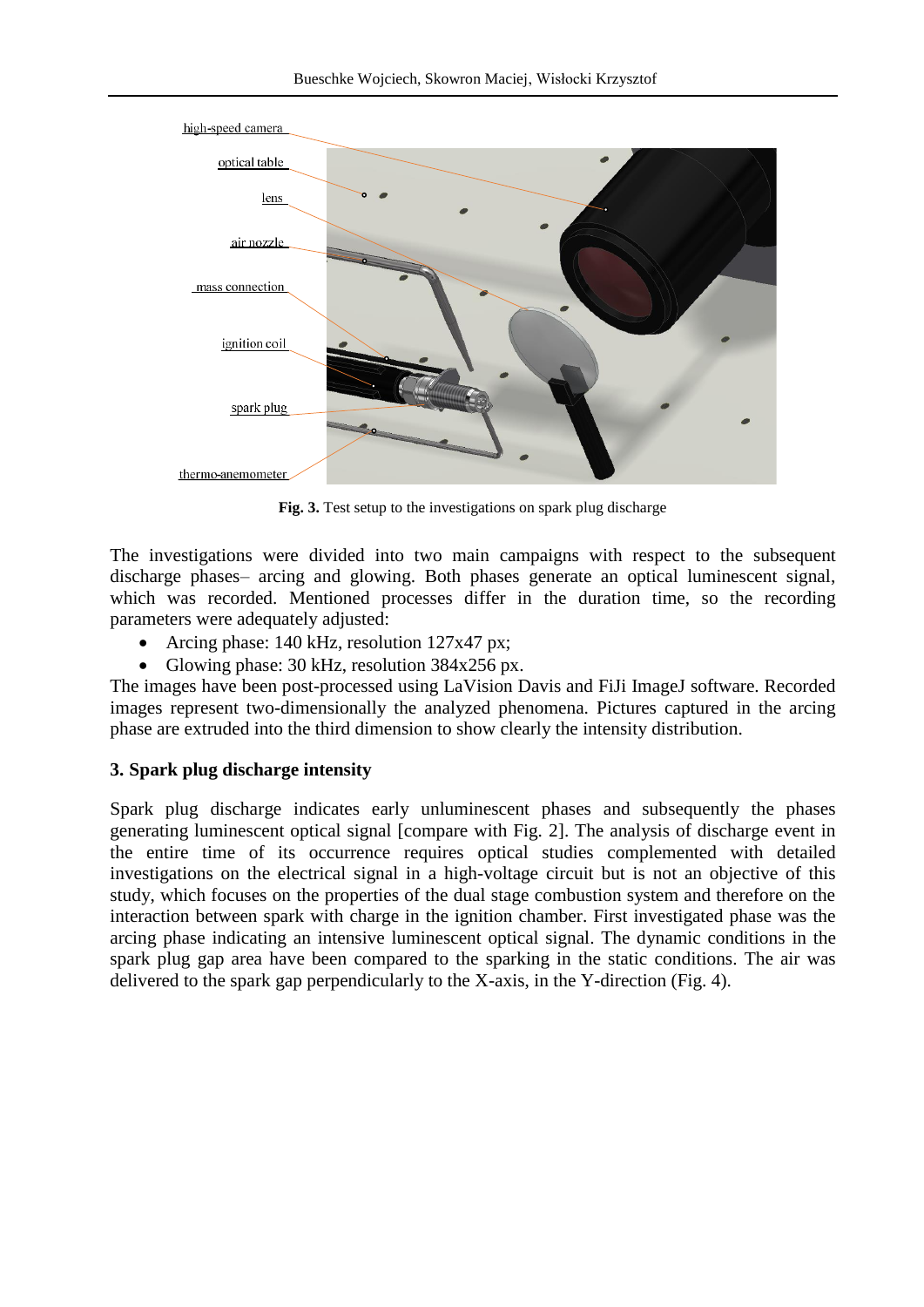

**Fig. 4.** Spark plug discharge in the arcing phase; a) static conditions, b)  $v=3$  m/s, c)  $v=6$  m/s

During the visualized sparking process (Fig. 4), the energy of 14 mJ has been released. Images represent the discharge 7.14 µs after introducing the recording process started parallel with the ignition trigger. One can notice, that bigger luminescence intensity has been registered in the area close to the central electrode, which takes place in the static as well as in dynamic conditions, indicating a tendency to decrease with an increase in air velocity. Also with the increase of air velocity, the most luminescent region is being shifted downstream the flow. This shift has the source in the movement of ionized charge caused by the flowing medium. The possibility to compensate the mentioned reduction in discharge intensity with increase in coil loading parameters to store and release bigger energy. Longer coil loading has been applied and the discharge energy has been increased to 34 mJ. The area and mean discharge intensity have been calculated from recorded images and compared (Fig. 5).



**Fig. 5.** The area and luminescence intensity of 14 and 34 mJ discharge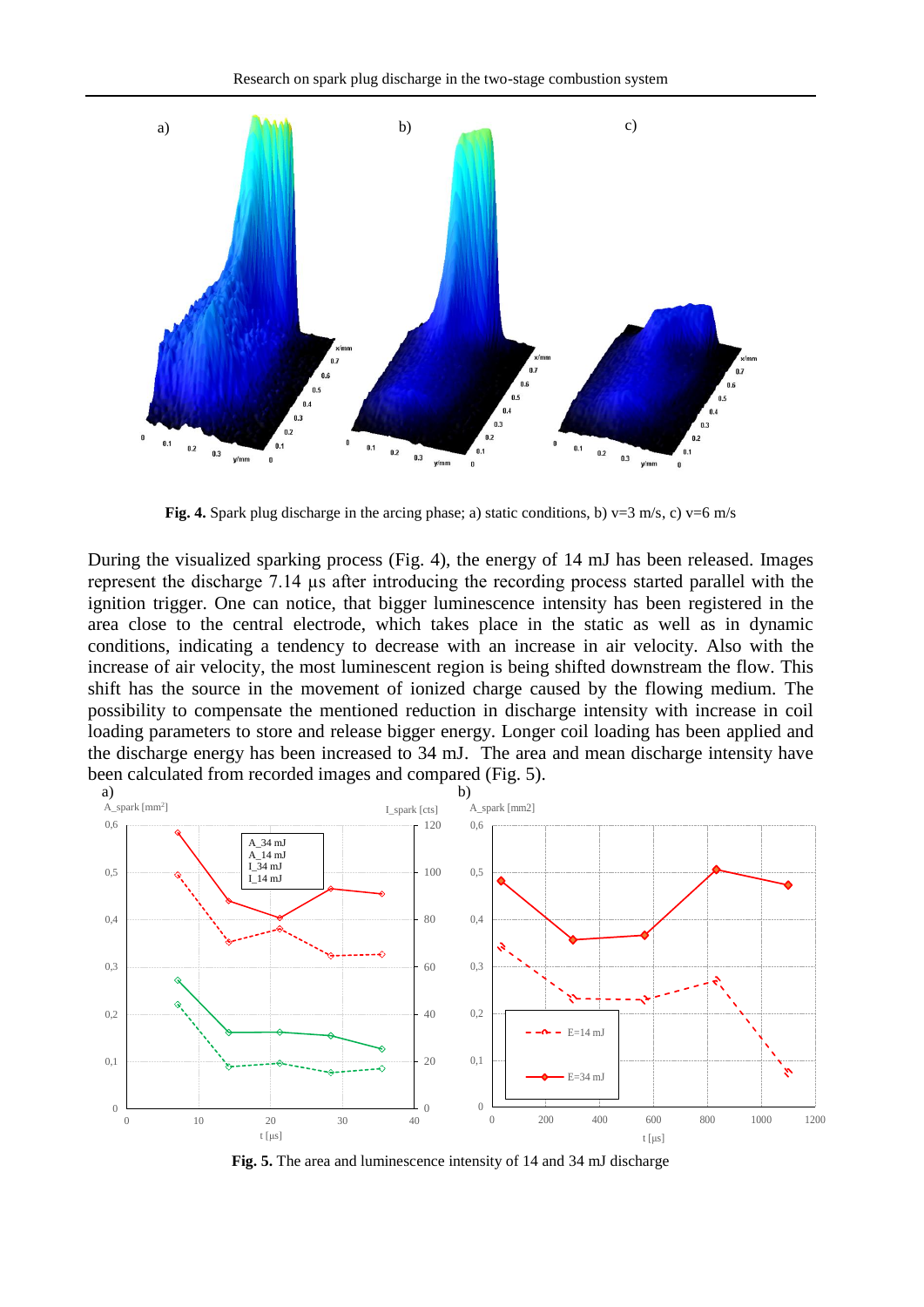According to Figure 5, investigations have been performed in the static conditions. Discharge area represents an area of its flat captured exposition. This magnitude delivers valuable information to compare sparking events and assess the heat transfer area, which is very important for the fuel-air mixture inflammation in the engine. Further comparison is being performed based on the luminescence intensity. The discharge energy has been increased by 143%. First values marked on the diagrams (Fig. 5a) characterize the arcing phase. In the analyzed time period, the area of discharge indicates in average the 18 % increase. Further stages also indicate a bigger area. Up to 566 us, the 34 mJ discharge has in average 24 % bigger area, than 14 mJ discharge. From this time, the area of 14 mJ discharge decreases intensively. Based on this, it can be stated, that arcing phase is more intensive in terms of heat release that the big part of the energy has been transferred as heat and on the processes preceding transferring the energy from the spark kernel to the mixture. In the further discharge stages (Fig. 5b) the tendency is being held, but the rapid decrease of discharge area has been observed after approximately 1 ms from the start of ignition for 14 mJ discharge. After this time period spark is being quenched, while 34 mJ discharge is still registered. As already mentioned, sparking energy is combined with its time and depends on charging parameters. Further measurements were conducted in the dynamic conditions and with 34 mJ discharge energy (Fig. 6).



**Fig. 6** Spark plug discharge area in the dynamic conditions for span air velocity 7 m/s (dotted line), 13 m/s (dashed line) and 17 m/s (solid line)

In contrast to the static conditions, spark kernel area in the dynamic conditions increases after discharge initiation (Fig. 6.). This increase is a consequence of spark elongation, which takes place due to the shift of ionized charge. The characteristic tendency is being noted– the increase in charge velocity results in bigger elongation of the spark kernel. Based on the assumption of sufficient ignition energy to generate discharge it can be stated, that charge motion in the gap volume promotes spark elongation and increases the heat exchange with its ambient.

#### **4. The rotational position of the spark plug**

As confirmed, spark kernel is influenced and deformed by the charge motion inside the prechamber, which is affected by constructional features of the chamber's interior. Another aspect of the investigated spark-jet ignition system is the spark plug angular position (Fig. 7).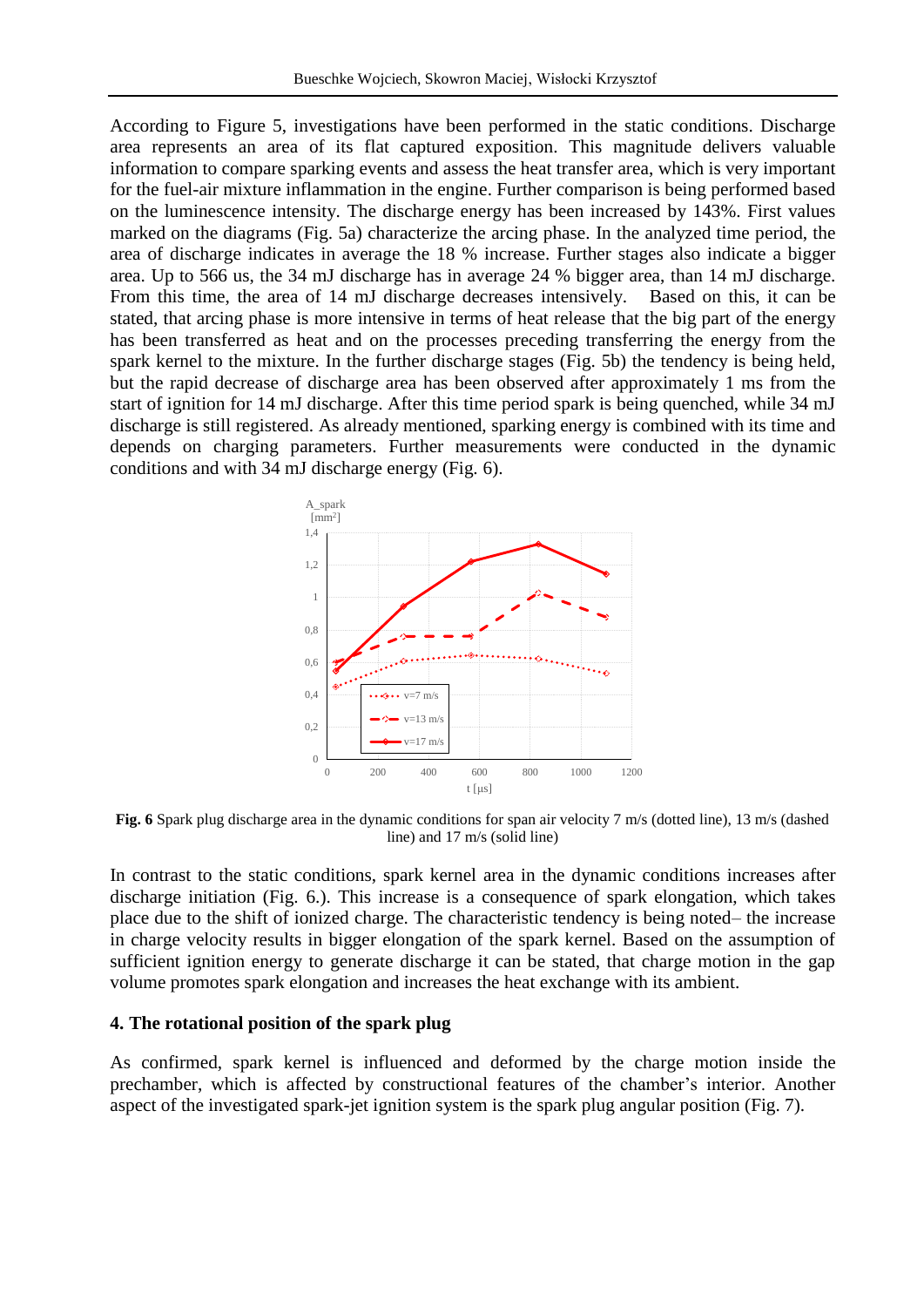Research on spark plug discharge in the two-stage combustion system



**Fig. 7.** Spark plug discharge in terms of variation in rotational position; a– optical data, b–calculated (image-based) discharge area

Two different positions have been examined. In the position A (Fig. 7a) the electrode gap was particularly covered with side electrode, which in variant B was oppositely positioned to the flow direction. The same flow velocity ( $v=7$  m/s) has been applied in both cases. Based on the optical signal, in both cases, spark kernel is being elongated. However, the spark kernel in position B is being moved to the free volume and the luminescence intensity drops. The kernel indicates the tendency to break. Position B causes shifting the spark kernel to the volume between the electrodes. This promotes beneficial conditions to the ionization in the volume close to the spark and finds its confirmation in the optical data (Fig. 7a). Bigger spark luminescence is combined with significantly bigger kernel area in the late stage of discharge (Fig. 7b).

## **5. Summary and conclusions**

The ignition issue in the two-stage combustion system has been experimentally investigated with optical research methods. The experiments led to the parametrization and explanation the ignition imperfections caused by specific conditions occurring in the analyzed 2-stage combustion system. These conditions have been measured in terms of change in charge motion characteristics– the velocity of charge moving in the electrode gap volume and also its direction. Performed investigations allow to formulate conclusions:

- Charge motion impacts spark plug discharge course at all the stages,
- In the arcing phase, increase in charge velocity to 6 m/s causes shifting the ionized charge within the electrode gap volume resulting in shifting the discharge downstream the flow and significant reduction of the kernel luminescence intensity due to the transfer of ions outside the kernel volume,
- the increase in spark plug discharge energy from 14 mJ to 34 mJ (caused by an increase in coil charging time) results in increased spark luminescence intensity and its volume, what provides significantly intensified heat transfer to the discharge ambient, potentially the ignition capability,

in the single-mass electrode spark plug, the position B (with the free flow) to the gap volume provides more intensive (in terms of its luminescence and volume) discharge than the position A.

## **Acknowledgments**

The research presented in this paper was performed within the European Research Project Horizon 2020, grant agreement No. 652816, Gas-Only Internal Combustion Engines. This